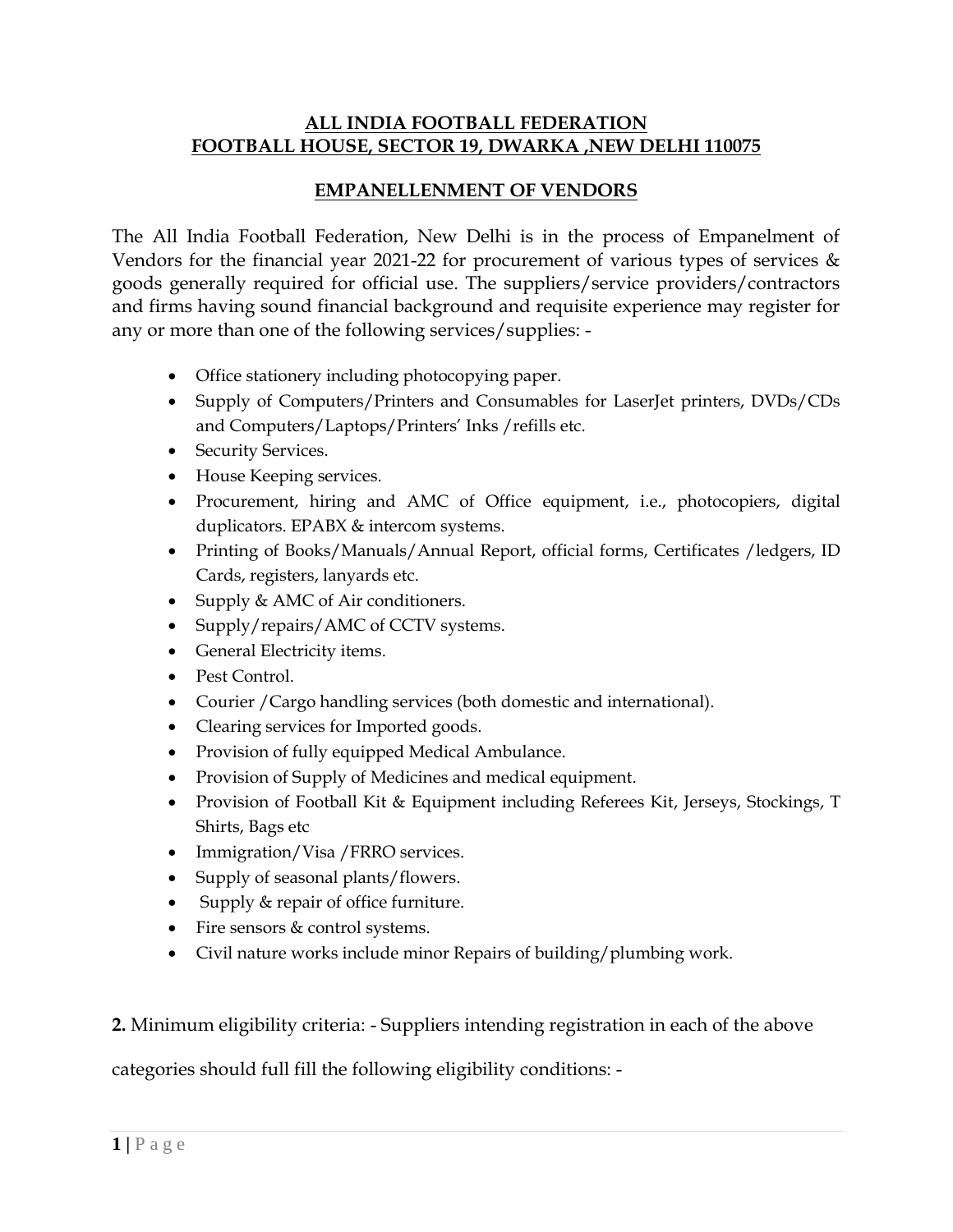**(a)** Have experience of minimum of three years' service/supply of above mentioned items to various Government/Public Sector/Private organisations.(please attach proof of experience)

**(b)** Registration number with the GST, Income Tax, PF/ESI authorities to be quoted along with proof of Income Tax return filing for previous three assessment years as per rules of respective Tax regulation authorities.

**(c)**Those desiring registration for branded items e.g. HP consumables (cartridges/toners)/Laptops & Ink of photo copier Machines etc. should be authorized dealers of the manufacturers for such consumables. Proof of authorizations should be enclosed.

**3.**The firms / vendors registered with the DGS&D and having Rate Contract (RC) need not furnish the above details and will be considered for registration straight away on the basis of a copy of RC furnished by them.

**4.** The application for registration is enclosed with this letter.

**5.** The Empanelment will be effective for a period of one year from 1st Apr 2021 till 31stMarch 2022. **The registration on the approved list (empanelment) does not guarantee award of any contract/purchase order**

For General Secretary

Dated: 5<sup>th</sup> March 2021

---------------------------------------------------------------------------------------------------- ----------------------------------------------------------------------------------------------------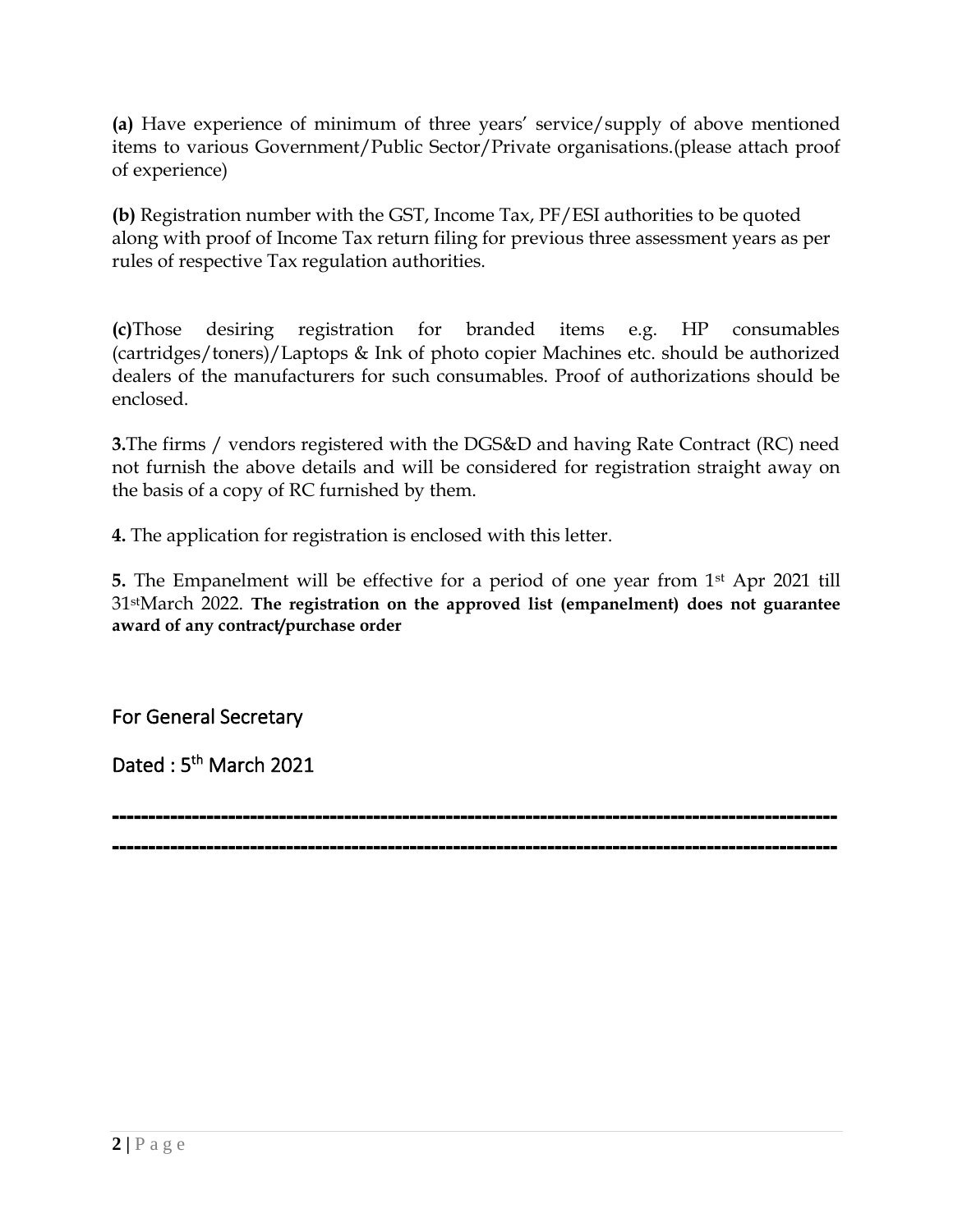## Annexure-I

#### **CONDITIONS OF REGISTRATION**

1.The registration granted to the firms will be for conducting business with All India Football Federation only for the period 2021-22.

2.Registration will only be granted after verification of the particulars given by the vendor/Proprietor in the enclosed format and found correct and in-order by the Board of Officers constituted for this purpose.

**3.** Registered firms are to abide with the standard conditions of supply of stores as laid down by All India Football Federation .

**4.** It is obligatory on the part of the registered firms to keep All India Football Federation about the changes in their product specification or discontinuation of production/sales of any item /service for which they stand registered. This intimation is to be given within a period of 30 days from the date of such change/discontinuation.

**5.** Registered firms are to maintain absolute integrity, follow decent standard of business ethics and do nothing unbecoming of a registered supplier.

**6.** Fresh application with prescribed fee shall be required to be made after expiry of previous registration or for seeking additional registration/change of specification.

7.The registration on the approved list (empanelment) does not guarantee award of any contract/purchase order**.**

**8.**The approved vendors should be able to provide 15-30 days credit to AIFF.

**9.** The All India Football Federation has the right to add/delete any of the items and to amend any of the conditions included in the registration granted to firms with effect from any date specified in the communication notifying such change.

**10.In view of the current Pandemics precautions all are requested to submit papers ON LINE by mail at [aiff@the-aiff.com](mailto:aiff@the-aiff.com) by 17th March 2021**for Empanelment with Quotations/Annual Contract Rate Lists for 2021- 22.

**This information can also be downloaded from the AIFF Website [www.the-aiff.com](http://www.the-aiff.com/) in the Miscellaneous section of the Documents Library.**

*For queries if any, please contact on E Mail aiff@the-aiff.com*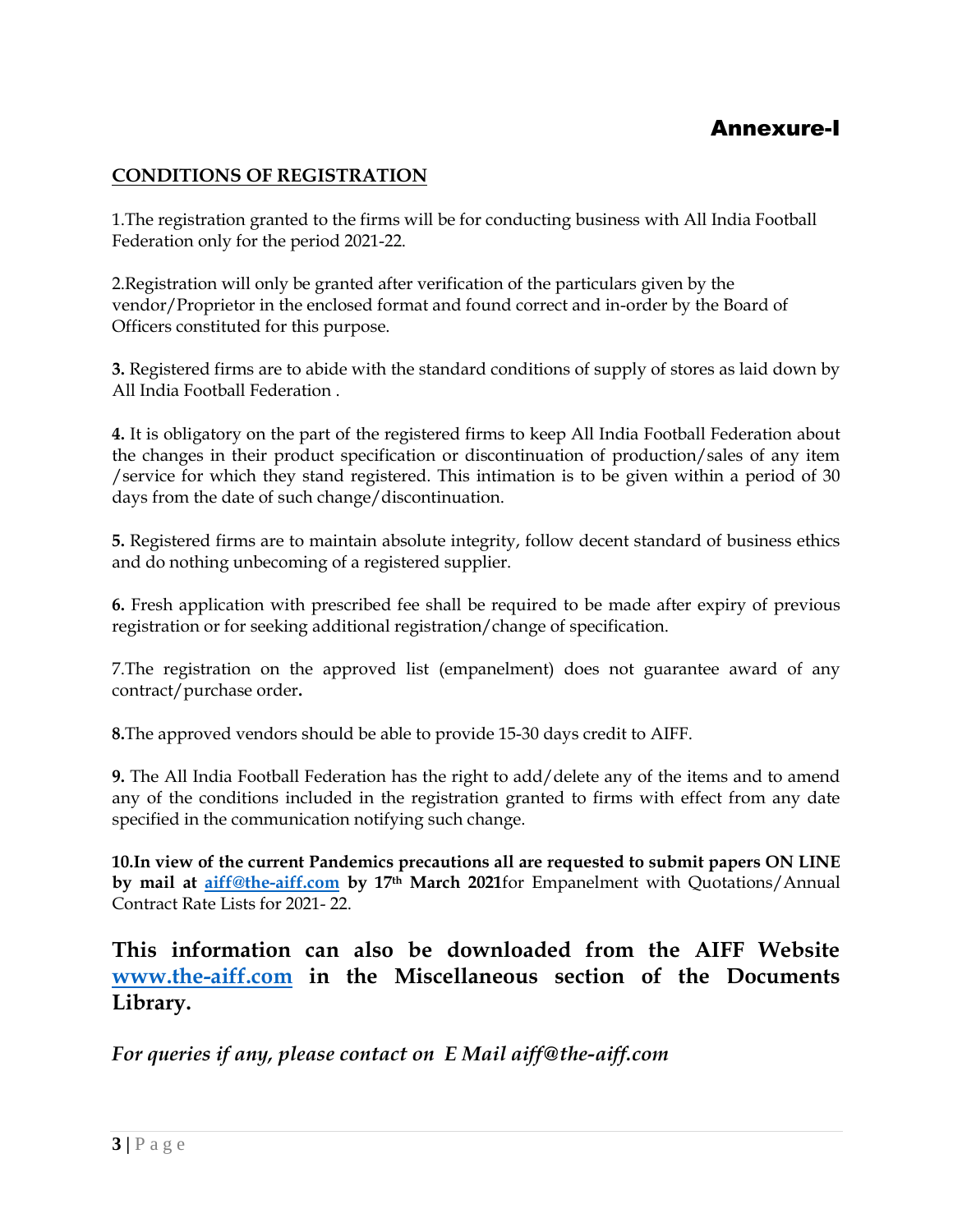# **ALL INDIA FOOTBALL FEDERATION**

#### *APPLICATION FORM FOR VENDOR REGISTRATION*

- **1.** VENDOR NAME:
- **2.** PAYEE NAME (for Bank) :
- **3.** ADDRESS : POSTAL /ZIP Code : City : State :
- **4.** Name of the Contact Person:

**Contact Details : Telephone Nos** : \_\_\_\_\_\_\_\_\_\_\_\_\_\_\_\_\_\_

**Mobile No :** 

**E** Mail :

**3. DATE OF INCORPORATION \_\_\_\_\_\_\_\_\_\_\_\_\_\_\_\_\_\_\_\_\_\_\_\_\_\_\_\_\_\_**

**4. Type of Services \_\_\_\_\_\_\_\_\_\_\_\_\_\_\_\_\_\_\_\_\_\_\_\_\_ (attach relevant document)**

**5. NATURE OF COMPANY (Tick)** Proprietary/Partnership/Pvt Ltd/PSU

**6. NATURE OF BUSINESS \_\_\_\_\_\_\_\_\_\_\_\_\_\_\_\_\_\_\_\_\_\_\_\_\_\_\_\_\_\_**

**7. DETAILS OF CURRENT PRODUCTS AND SERVICES** (Attach details and literature)

#### **8.DETAILS OF MAJOR TRANSACTIONS WITH GOVT/SEMI-GOVT/PSUs/ AUTONOMOUS BODIES DURING LAST THREE YEARS**

(Attach information in this regard)

# **9. DETAILS OF REGISTRATION WITH**

(Attach relevant copies of registration letters)

(a) NSIC/SSI (b) DGS&D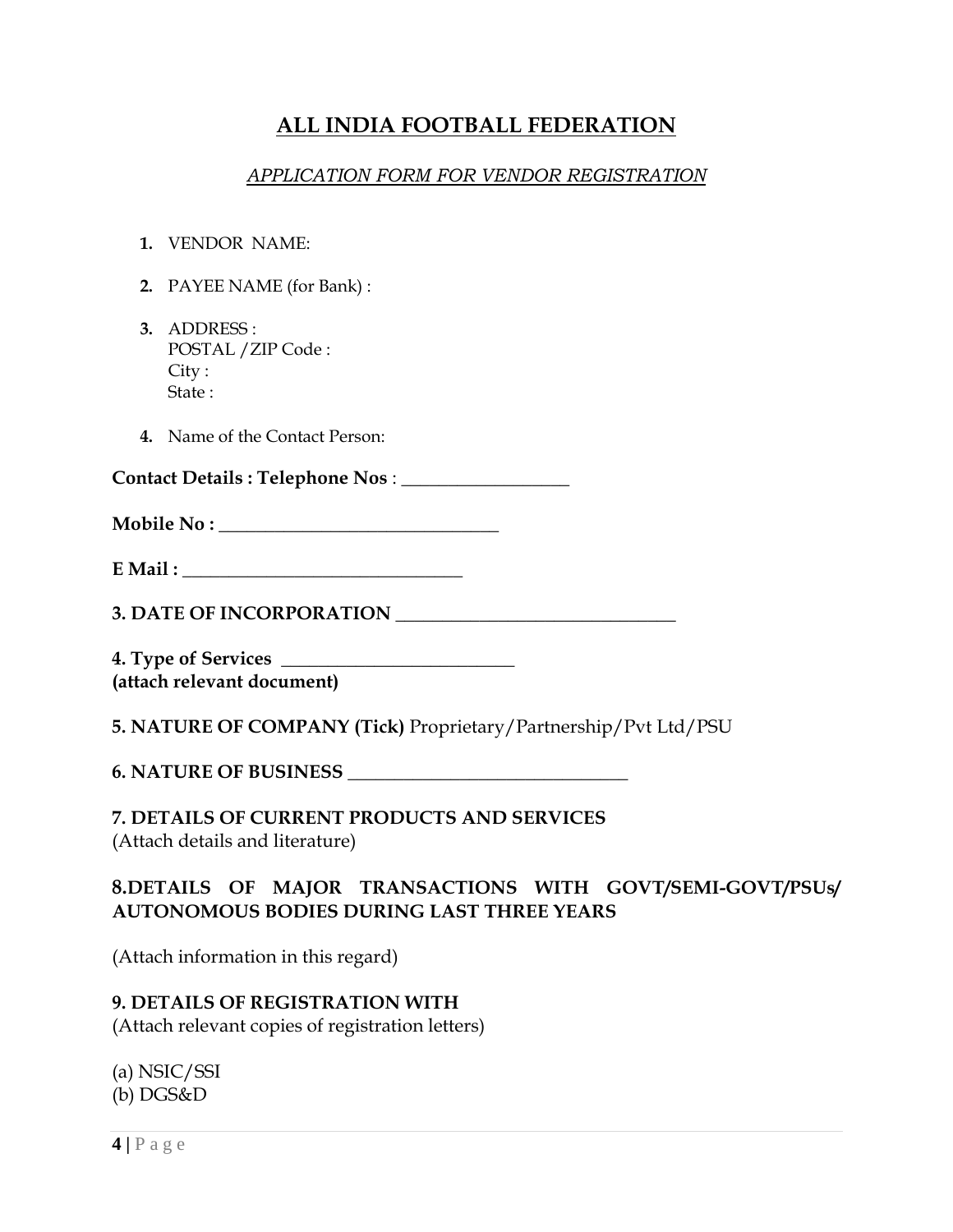(c) GST (d) PAN (e) TIN (f) WCT  $(g)$  PF (h) ESI

### **10. SERVICE FOR WHICH REGISTRATION REQUIRED**

## **11. BANK/NEFT/RTGS Details :**

Name of the Account Holder : Bank Name : Bank Branch :: IFS Code Account Number : Account Type: Savings/Current (attach a copy of a Cancelled cheque)

12. DOES YOUR PRODUCTION /SERVICE FALLS UNDER VERIFICATION UNDER (a) Cost Audit (Report) Rules 1968 \_\_\_\_\_\_\_\_\_\_\_\_\_\_\_\_\_\_\_\_\_\_\_\_\_

(b) Fire safety or explosive regulations \_\_\_\_\_\_\_\_\_\_\_\_\_\_\_\_\_\_\_\_\_\_\_\_\_

13. DETAILS OF MANPOWER EMPLOYED AS ON DATE ON FIRM'S PAYROLL

(a) Permanent

(b) Temporary  $\_\_$ 

## **14**. **ATTACH COPIES OF DOCUMENTS FOR**:

(a) Audited Balance sheet and Profit & Loss A/c for last THREE years.

(b) Income Tax Return acknowledgement for the last three years

(c) Relevant information with complete details about sister concerns/subsidiaries if any.

(d) Proof of registration with other Companies etc(if ,any).

Certified that I/we have gone through the conditions of the registration given in Annexure I and I/we understand and confirm that I/we fully comply with the same.